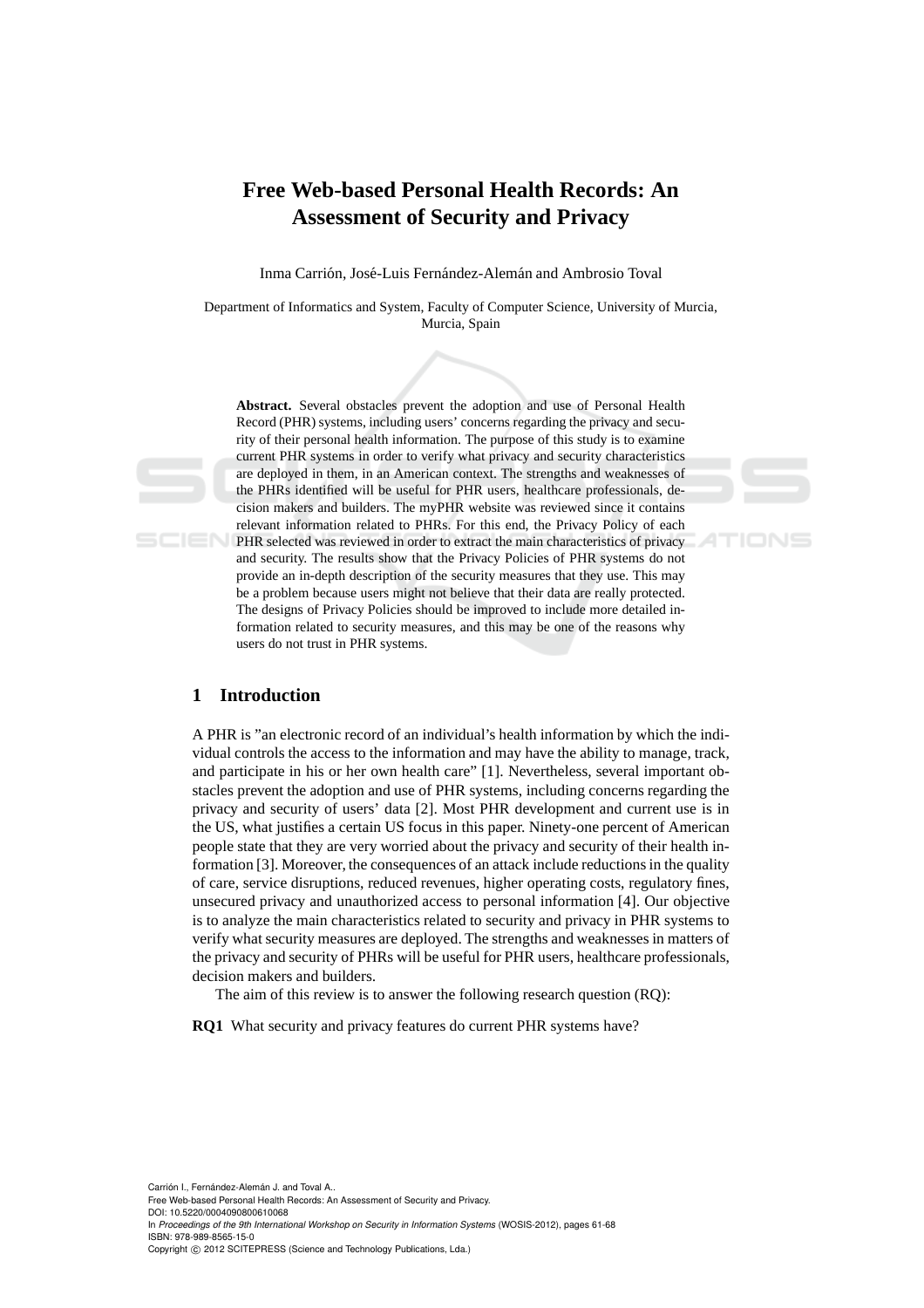In this paper, the privacy policies of 24 free web-based PHRs are analyzed and assessed. The authors have verified that the information contained in the Privacy Policies is met by PHRs. The remainder of the paper is organized as follows. Section 2 introduces the research method. Section 3 offers the main results of the data collected. The main findings are discussed in Section 4. Finally, Section 5 presents some concluding remarks.

# **2 Methods**

### **2.1 Review, Protocol and Eligibility Criteria**

This review followed the quality reporting guidelines set out by the Preferred Reporting Items for Systematic reviews and Meta-Analysis (PRISMA) group [5]. We developed a review protocol describing each step of the process (including eligibility criteria), even before beginning the search for literature and data extraction. This protocol was performed by one of the authors, and was reviewed and approved by the other two.

igy Pl



**JBLICATIONS** 

The following inclusion criteria were used:

**IC1** Free PHRs

**IC2** PHRs with a Web-based format

**IC3** PHRs with a Privacy Policy

Among the current variety of PHR support technologies, we have focused our study on Web-based, free PHRs. Free PHRs can be used by anyone and are easier to access (IC1). Web-based PHRs have certain benefits with regard to the use of the Internet (IC2). Finally, we defined IC3 because our study is based on the analysis of Privacy Policies. Privacy Policy is a document that involves the manners in which the client information is used, disclosed and managed by the company/provider.

### **2.2 Information Sources and Study Selection**

The majority of the PHRs were published on the myPHR website. This website was created by the American Health Information Management Association (AHIMA) and contains information related to the use and the creation of PHRs. To the best of our knowledge, this website provides the most comprehensive list of PHRs that a user can find, and has also been used to select PHRs in multi-source sampling [6].

The PHR selection was organized in the following four phases:

1) The search for PHRs from the myPHR website; 2) The exploration of the PHRs found, and a selection based on eligibility criteria IC1 and IC2; 3) The exploration of the PHR websites identified in order to find each one's Privacy Policy (IC3); 4)A complete reading of each of the PHR Privacy Policies selected in the previous phase to extract their principal privacy and security characteristics.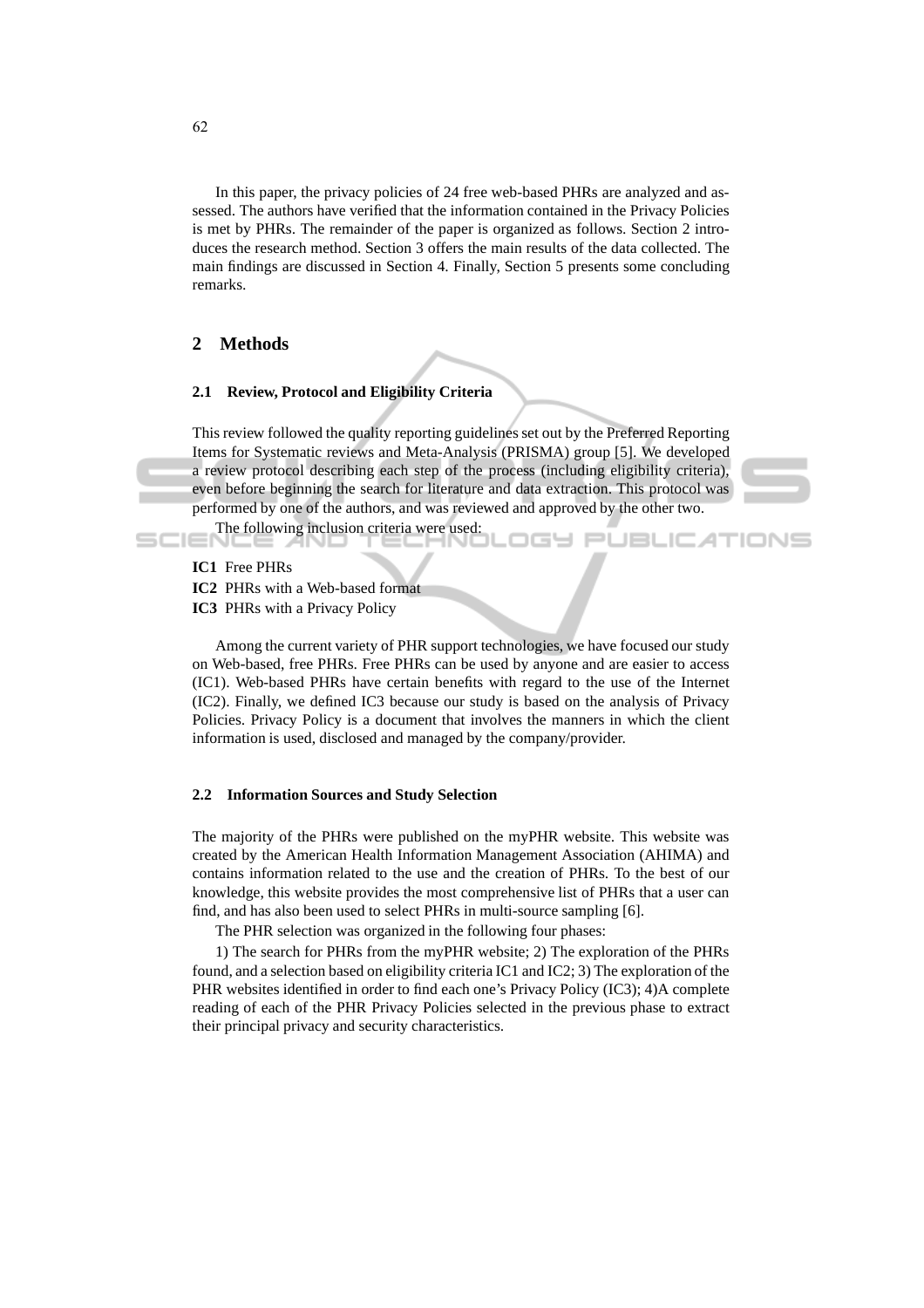#### **2.3 Data Collection Process and Data Items**

Data collection was carried out by using a data extraction form. Each PHR was assessed by two of the authors of the work presented herein who read the full texts of the Privacy Policies, and any discrepancies were resolved by the third author. These PHR Privacy Policies were used to extract the methods used to maintain the privacy and security of the users' data. The privacy policy should satisfy the security safeguards that are appropriate to the sensitivity of the information, and will be used for protecting personal information [7].

This study analyzes security based on ISO 13606 standard [8]. Security is analyzed from the standpoint of availability, confidentiality, integrity and accountability. ISO 13606 standards do not included privacy characteristics, and this topic was analyzed according to Westin, who defined the privacy as "the claim of individuals, groups, or institutions to determine for themselves when, how, and to what extent information about them is communicated to others" [9].

A template was designed which contained the data that should be extracted from each PHR. In total, 23 characteristics were analyzed and grouped into five categories. Each of them satisfied one or more of the eight principles concerning Privacy Policies by the Canadian Standards Association [7].

**Account Management (AM)** describes the data management when the users' accounts are deleted, along with the account types defined in the PHR system.

- 1. Deleted by the user (AM1). The PHR mentions in its Privacy Policy how it manages the users' data when the individuals remove their accounts.
- 2. Account types (AM2).

**Access Management (ASM).** describes who shares the information, with whom it is shared, and types of permissions.

- 1. Users grant access (ASM1).
- 2. Users grant healthcare professionals access (ASM2).
- 3. Users grant others roles access (ASM3) (like friends, family, or applications).
- 4. Permission types (ASM4).
- 5. Access in case of emergency (ASM5).

**Access criteria (AC).** The system must establish what actions the user is permitted to perform on that resource.

- 1. Roles (AC1). The role is based on a job assignment or function.
- 2. Time (AC2). Access is only permitted for a period of time.

**Authentication (AU).** Method used to prove that the user is who s/he says s/he is.

- 1. Something known (AU1) (like a password, PIN, etc.).
- 2. Something had (AU2) (a key, an access card, a badge, etc.).

**Safeguards (S).** This category describes security measures deployed by the PHR system.

1. Physical security measures (S1).

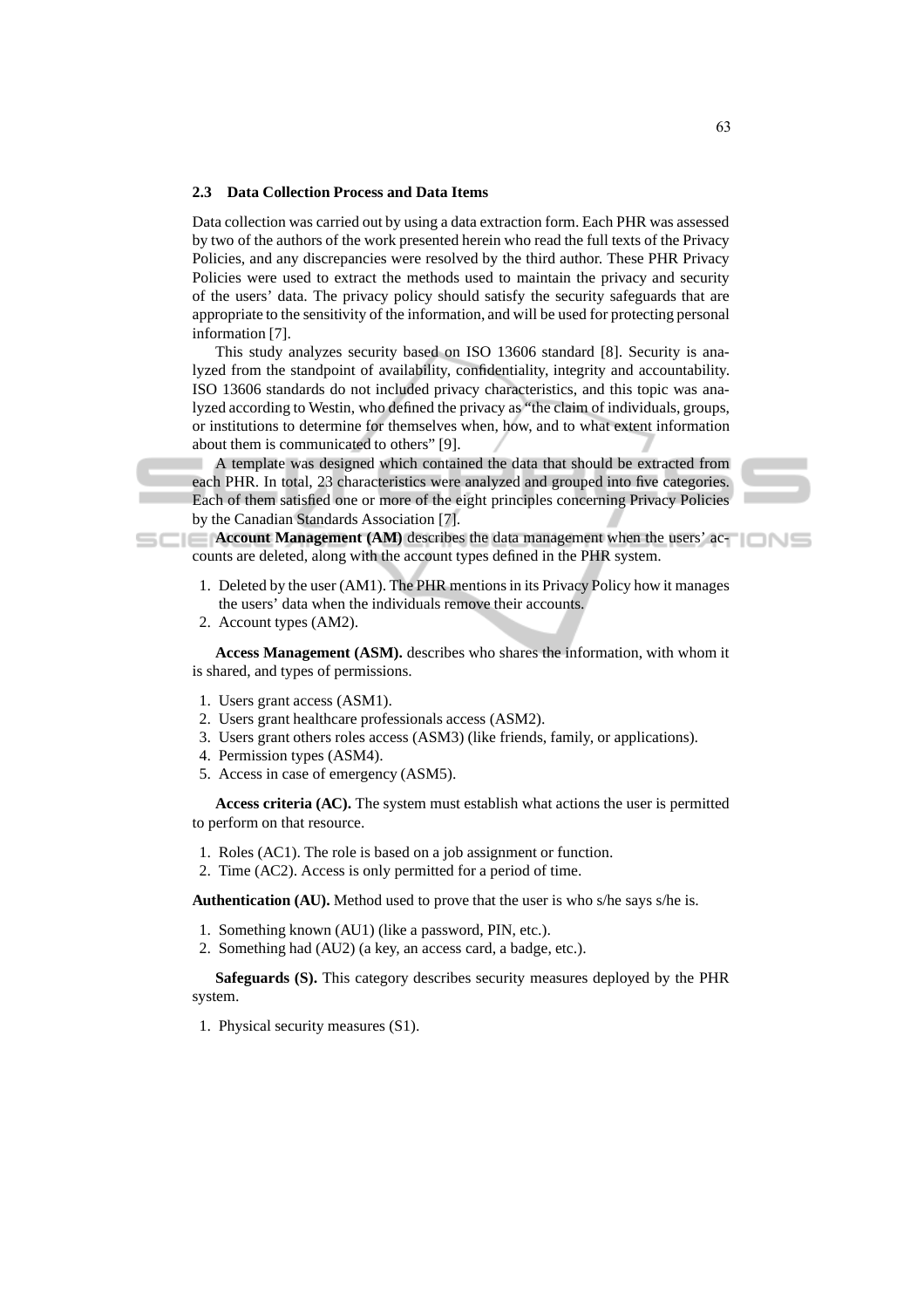- 2. Access limited (S2). Computer servers with access limited to a small number of people.
- 3. Electronic security measures (S3).
- 4. Encrypted data (S4).
- 5. Back-up system (S5).
- 6. Data security plan defined (S6).
- 7. Staff training (S7). The staff receives training on the latest security technology.
- 8. Privacy Seal (S8). The PHR website has obtained certification from, for example, TRUSTe. This certification indicates that the site has been self-certified as complying with the site's own privacy statement.

# **2.4 Quality Assessment**

Each PHR was evaluated depending on the characteristics which were satisfied in it. Three different scores were assigned to each PHR: Total Score, Security Score and Privacy Score. The Total Score was obtained by adding one point to the PHR for each characteristic that was satisfied. The privacy and security scores group the characteristic categories related to information privacy and security, respectively. The categories were grouped as follows, in accordance with the security and privacy definitions described in TECHNOLOGY  $\blacksquare$  Section 2.3:  $\blacksquare$ PUBLIC AT

'IONS



The privacy policies were assessed by two researchers with experience in this field, and were then cross-checked against an evaluation of 50% of the PHRs. The Cohen's Kappa coefficient was used to calculate the interrater agreement among the two researchers in the privacy policy evaluation. The Kappa coefficient was 0.95, which, according to Landis and Koch [10], indicates an almost perfect agreement between the two assessments.

# **3 Results**

A total of 24 PHRs were identified in the review. The search of the myPHR website provided a total of 52 different PHRs, although 11 were discarded because they did not satisfy the IC1 criterion. Another 13 PHRs were then discarded because they clearly did not satisfy the IC2 criterion. The Privacy Policies of the remaining 28 PHRs were examined, and 4 of these were discarded because they did not find their Privacy Policies (IC3). Table 1 shows the results obtained after analyzing each PHR, indicating the characteristics which are satisfied by each one.

# **4 Discussion**

With regard to PHR access management, sixteen PHRs allow users to grant and revoke access to their data. This characteristic is particularly important because users require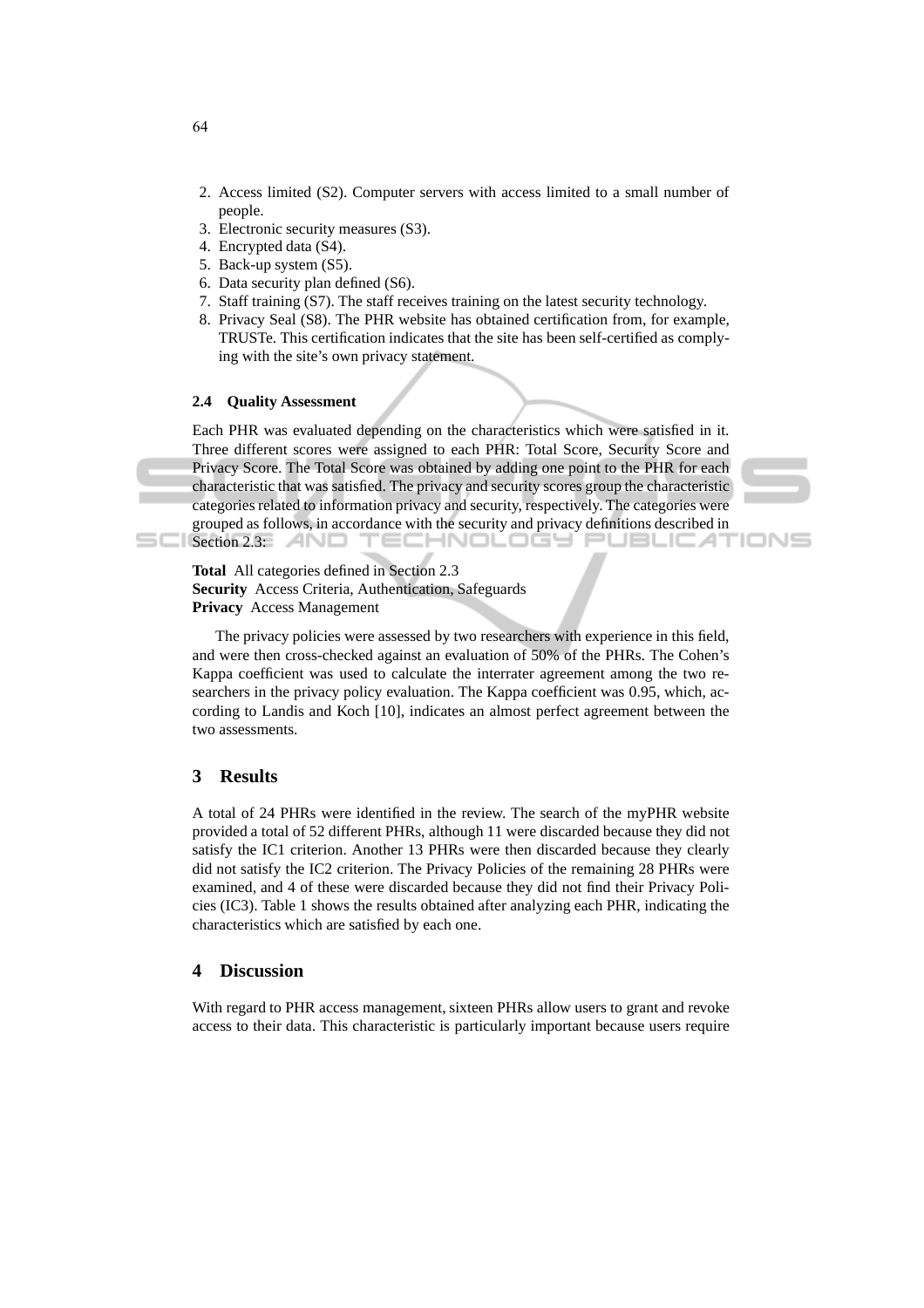| $\overline{PHR}$       | AM       | <b>ASM</b>             | AC           | AU              | S                                                |
|------------------------|----------|------------------------|--------------|-----------------|--------------------------------------------------|
| dLife                  |          |                        |              | AU1             | S1, S8                                           |
| Dr. I-Net              |          | ASM1, ASM2             |              | AU1             | S1, S3, S4                                       |
| <b>EMRy STICK</b>      |          | ASM1                   |              | AU1             |                                                  |
| Google Health          | AM1      | ASM1, ASM2, ASM3, ASM4 |              |                 | AU1 S1, S2, S3, S4, S5                           |
| HealthButler           | AM1, AM2 | ASM1, ASM2             | AC1          | AU1             |                                                  |
| <b>Healthy Circles</b> | AM1, AM2 | ASM1, ASM2, ASM4       | AC1          | AU1             | S1, S3, S8                                       |
| iHealthRecord          |          |                        | AC1          | AI1             | S <sub>1</sub>                                   |
| Juniper Health         |          | ASM1                   |              |                 | AU1 S1, S2, S3, S4, S8                           |
| Keas                   |          |                        |              | AU1             | S1. S3                                           |
| MedicAlert             |          | ASM1, ASM5             | AC1          | AU1             | S1, S3, S5, S7                                   |
| MediCompass            |          | ASM1, ASM2             | AC1          | AU1             | S1, S3, S4                                       |
| MedsFile.com           |          |                        | AC1          | AU <sub>2</sub> | S1. S2                                           |
| Microsoft HealthVault  | AM1      | ASM1, ASM3, ASM4, ASM5 | AC2          |                 | AU1 S1, S2, S3, S4, S8                           |
| MyChart                |          |                        | AC1          | AU1             |                                                  |
| My Doclopedia          |          | ASM1, ASM2             |              | AU1             | S <sub>3</sub>                                   |
| My HealtheVet          |          |                        | AC1          | AU1             | S3, S4                                           |
| myHealthFolders        | AM1      | ASM1, ASM2, ASM5       | AC1          | AU1             | S1, S3, S4                                       |
| myMediConnect          |          | ASM1, ASM2, ASM5       |              | AU1             | S1, S3, S4                                       |
| NoMoreClipBoard        |          | ASM1, ASM2, ASM5       | AC1          | AU1             | S3. S4                                           |
| <b>MediCompass</b>     |          | ASM1, ASM2             | AC1          | AU1             | S1, S3, S4                                       |
| PatiensLikeMe          |          | ASM1, ASM4, ASM5       |              | AU1             |                                                  |
| RememberItNow!         |          | ASM1, ASM2, ASM3, ASM4 | AC2          | AU1             | S <sub>2</sub> , S <sub>3</sub> , S <sub>4</sub> |
| Telemedical            |          | ASM1                   | AC1          | AU1             | S3, S4, S5                                       |
| VIA                    |          | ASM1                   | AC1, AC2 AU1 |                 | S1, S3, S4                                       |
| ZebraHealth            |          |                        | AC1          | AU1             | S1, S3, S5, S6                                   |
|                        |          |                        |              |                 |                                                  |

**Table 1.** Description of PHRs, indicating characteristics satisfied.

more flexible ways in which to share data and links with health professionals [11]. En-CoRe [12], a research project performed by the UK industry and members of academia, investigates how to make an individual's consent a useful means to control what happens to the personal information they disclose to organizations. These issues are related to PHR access management

One characteristic not found in the PHRs reviewed is that of notifying users when their data have been exposed. Users have the right to know this, but the designers have not taken this issue into account because the inadvertent disclosure or loss of unencrypted Protected Health Information (PHI) would be considered as a data breach. Most states in the US have data breach notification laws [13]. These require a data custodian to report a data breach to the individuals affected, state attorneys general, the media, consumer reporting agencies, and/or other government agencies. One means to ensure that users trust their data's security is to obtain a certification for the PHR website from a certificate authority.

The PHR systems should take measures to protect user information. These measures should be physical and electronic for total protection. The physical security measures attempt to protect the servers which contain the users' data. The principal electronic security measures involve the encryption of any users' data that is stored in and transmitted over the network. The process of encryption hides data or the contents of a message in such a way that the original information can be recovered through a corresponding decryption process to ensure that message data are not disclosed. Some PHRs (17%)

**IONS** 

 $SCI$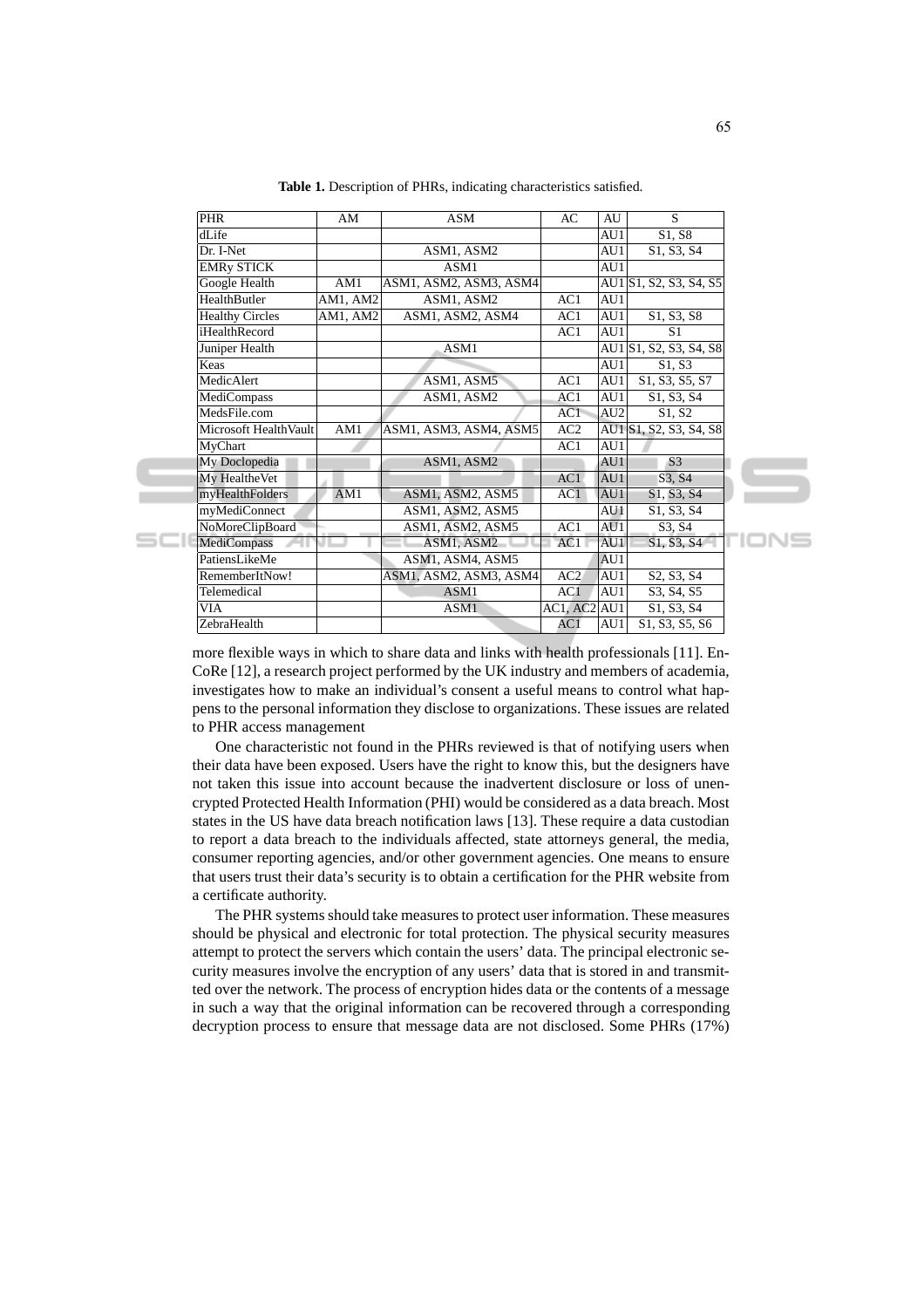explicitly indicate in their Privacy Policy that the data are encrypted both for transmission and storage. However, encryption is only part of the solution which keeps the data protected. There are also other threats, such as a virus laden-system, against which the PHR systems must be protected.

The security measures deployed by PHRs are an important question, particularly for the PHRs included in this review which are Web-based, thus increasing the vulnerability of these applications, systems, and sensitive data. An attacker who successfully exploits application vulnerability could quickly and significantly affect a healthcare facility in a variety of ways, such as disrupting services, stealing data and identities, or taking control of host computers and using them for illicit purposes [14]. Since there are no well documented examples of PHR/EHR (Electronic Health Record) systems linked to security breaches [15], designers should consider threats to Web applications at least when they deploy their PHR. In 2008, over 63% of all documented vulnerabilities concerned Web applications [16]. Moreover, the National Institute of Standards and Technology (NIST) has identified 46467 Common Vulnerabilities and Exposures (CVE) between 1997 and 2011, which have been grouped into categories. Of these, Cross-Site Scripting (XSS), the most important categories of vulnerabilities that affect Web applications, has 2823 CVEs [17]. This is just one example of the amount of threats which could affect Web-based PHRs and should be carefully considered in their design.<br>Finally all the PHRs analyzed used only one authentication method, using some

Finally, all the PHRs analyzed used only one authentication method, using something which the users know or have. However, two of the following three methods are recommended for inclusion in an identification system: "something a person knows" such as login ID, email address, password, PIN; "something a person has" such as a key, swipe card, access card, digital certificate; or "something that identifies a person" such as biometrics. Designers should incorporate another authentication system in order to provide strong authentication [18]. Moreover, the use of passwords as authentication mechanisms is exposed to multiple types of attacks, such as "electronic monitoring" for listening to network traffic to capture information, or "unauthorized access the password file".

IONS

# **4.1 Final Evaluation**

Few differences have been found, and those that have appeared have occurred because the PHR has a particular functionality which is not described in the Privacy Policy. This error is not grave: users are simply not informed about those functionalities. If a particular functionality were not deployed, but was stated in the Privacy Policy, the designers would be making a serious error, since the users are being deceived. The scores calculated in Section 3 help us to compare the PHRs. Figure 1 shows a histogram of the privacy and security scores obtained by the PHRs. In general, the PHRs obtain a privacy score that is higher than the security measure score deployed. PHR designers should therefore focus their efforts on increasing the quality of security measures at all stages of the PHR development [19].

### **5 Conclusions**

In accordance with the Privacy Policies, PHRs do not provide an in-depth description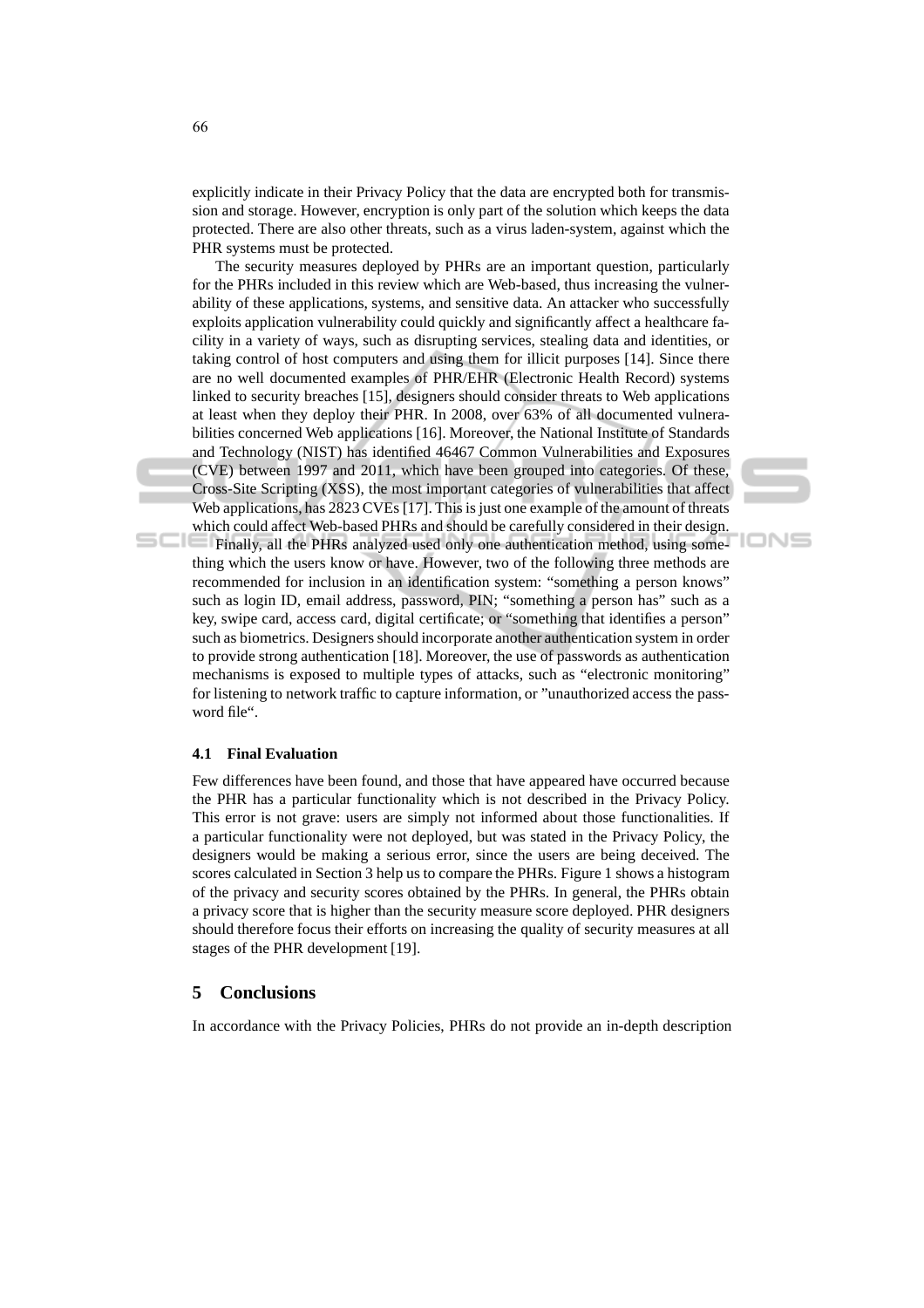

**Fig. 1.** Histogram of the Privacy and Security Scores of PHRs.

of the security measures used, which might be a problem, leading users to be concerned about whether their data are really protected. The designs of Privacy Policies also need to be improved to include more detailed information related to security measures. These findings can be extended to any web system.

Our study may have some limitations, such as the following: (1) the authors may have not included PHRs relevant for this study; (2) the authors may have not included PHRs in which a Privacy Policy is defined, when this was not mentioned on the PHR's website; (3) lack of analysis of user's perceptions or actions with regard to this topic; (4) lack of analysis of important privacy issues.

The development of third party applications that add new functionality to PHRs is increasing. An example of this is Microsoft HealthVault which has more than 50 third party applications at the present. This connection to other applications, such as PHRs, could cause security breaches. Moreover, some PHRs use cloud computing, such as Microsoft which provides a PHR which offers cloud-computing services through its API. Some PHRs, like HealthATM, have been deployed around Microsoft HealthVault, thus making it possible to design low-cost PHRs that are customized for specific functions and populations. However, PHRs which offer cloud services must consider the new arising security and privacy threats [20]. The goals are involved in achieving adequate security: availability, confidentiality, data integrity, control and auditing [21].

Future research involves to perform a deep analysis about threats related to PHRs, detailing them and the actors, the expected impact and likelihood, and corresponding requirements and countermeasures.

# **Acknowledgements**

This work has been partially financed by the Spanish Ministry of Science and Innovation, project PANGEA, TIN2009-13718-C02-02

# **References**

 $SCI$ 

1. HHS - OCR: Personal Health Records and the HIPAA Privacy Rule (2008)

**DNE**